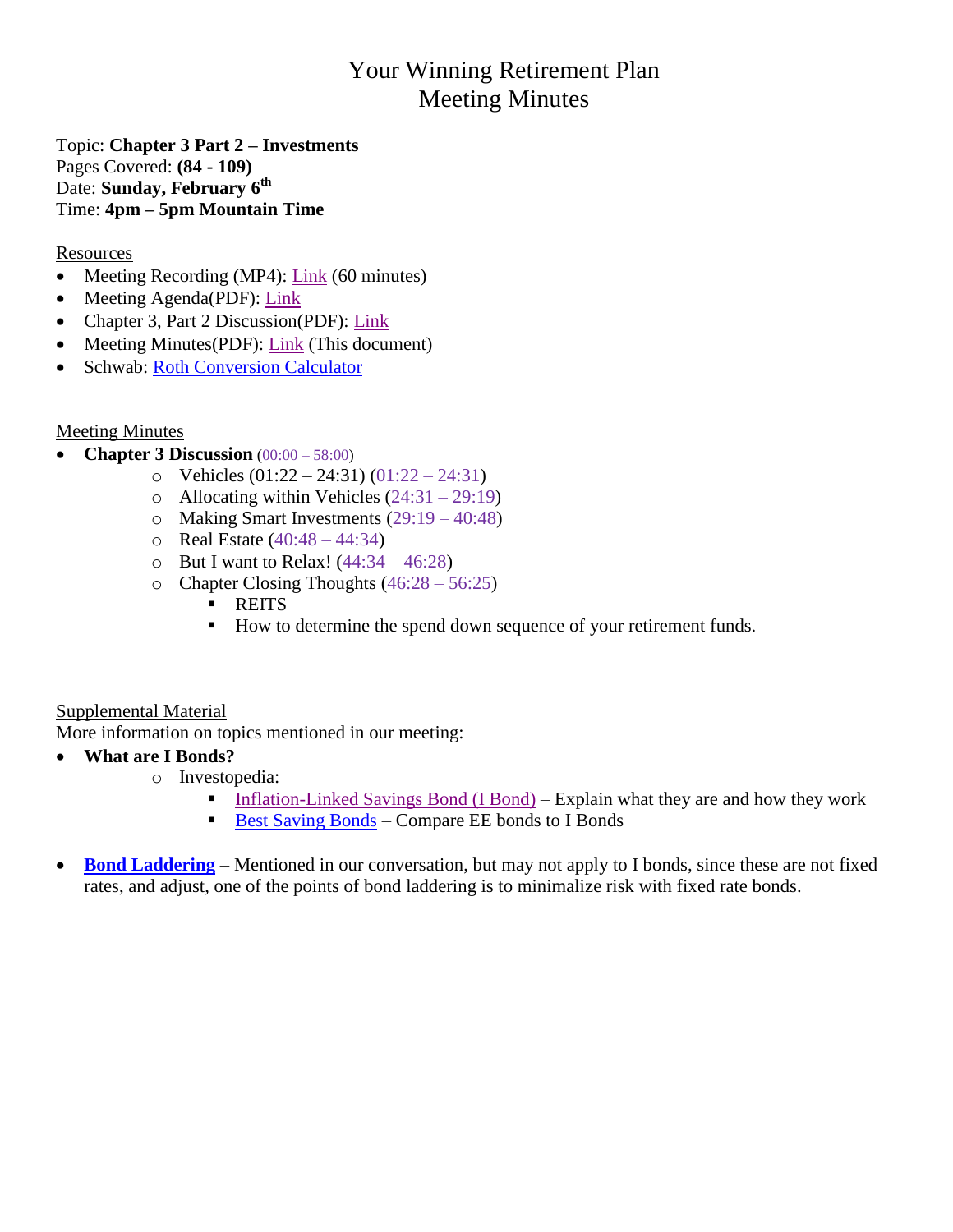# Your Winning Retirement Plan Meeting Minutes

### **Calculating taxes for a Partial or full Roth Conversion**

2020 Tax Quick Tax Calculation table

|                           |                          |                                 |                         | Form 1040 |                       |   |           |               |     |
|---------------------------|--------------------------|---------------------------------|-------------------------|-----------|-----------------------|---|-----------|---------------|-----|
|                           |                          |                                 |                         |           | 2020 Quick Tax Method |   |           |               |     |
|                           |                          | <b>MFJ or QW Taxable Income</b> |                         |           |                       |   |           |               |     |
| \$<br>Ü.                  | $\sim$                   | Š<br>19,750                     | ×                       | 10.0%     | minus                 | 5 | 0.00      | $\equiv$      | Tax |
| 19,751                    | ÷                        | 80,250                          | $\mathbf x$             | 12.0%     | minus                 |   | 395.00    | $\mathbb{R}$  | Tax |
| 80,251                    | ÷                        | 171,050                         | $\overline{a}$          | 22.0%     | minus                 |   | 8.420.00  | $\equiv$      | Tax |
| 171,051                   | i.                       | 326,600                         | $\mathbf{x}$            | 24.0%     | minus                 |   | 11,841.00 | $\equiv$      | Tax |
| 326,601                   | ÷                        | 414,700                         | ×                       | 32.0%     | minus                 |   | 37,969.00 | ×             | Tax |
| 414.701                   | Ξ                        | 622 050                         | ×                       | 35.0%     | minus                 |   | 50.410.00 | $\equiv$      | Tax |
| 622.051                   |                          | and over                        | ×                       | 37.0%     | minus                 |   | 62.851.00 | ×             | Tax |
| Single Taxable Income     |                          |                                 |                         |           |                       |   |           |               |     |
| š<br>o                    | ÷                        | 5<br>9.875                      | x                       | 10.0%     | minus                 | Ŝ | 0.00      | $\equiv$      | Tax |
| 9.876                     | $\overline{a}$           | 40.125                          | $\overline{\mathbf{x}}$ | 12.0%     | minus                 |   | 197.50    | $=$           | Tax |
| 40.126                    | ÷                        | 85 525                          | $\mathbf x$             | 22.0%     | minus                 |   | 4,210.00  | $\frac{1}{2}$ | Tax |
| 85.526                    | z                        | 163.300                         | $\mathbf{r}$            | 24.0%     | minus                 |   | 5,920.50  | $\equiv$      | Tax |
| 163.301                   | s                        | 207.350                         | ×                       | 32.0%     | minus                 |   | 18,984.50 | $\equiv$      | Tax |
| 207.351                   | $\sim$                   | 518,400                         | ×                       | 35.0%     | minus                 |   | 25,205.00 | $\equiv$      | Tax |
| 518:401                   |                          | and over                        | ×                       | 37.0%     | minus                 |   | 35,573.00 | $\equiv$      | Tax |
| <b>HOH Taxable Income</b> |                          |                                 |                         |           |                       |   |           |               |     |
| \$<br>o                   |                          | 5<br>14.100                     | ×                       | 10.0%     | minus                 | Ŝ | 0.00      | $\equiv$      | Tax |
| 14,101                    | ÷                        | 53.700                          | ×                       | 12.0%     | minus                 |   | 282.00    | $\equiv$      | Tax |
| 53.701                    | z                        | 85.500                          | ×                       | 22.0%     | minus                 |   | 5,652.00  | $\frac{1}{2}$ | Tax |
| 85.501                    | ÷                        | 163.300                         | $\mathbf{x}$            | 24.0%     | minus                 |   | 7.362.00  | $\equiv$      | Tax |
| 163,301                   | ÷                        | 207.350                         | ×                       | 32.0%     | minus                 |   | 20:426.00 | $\equiv$      | Tax |
| 207.351                   | $\overline{\phantom{a}}$ | 518,400                         | $\overline{\mathbf{x}}$ | 35.0%     | minus                 |   | 26.646.50 | $\equiv$      | Tax |
| 518,401                   |                          | and over                        | ×                       | 37.0%     | minus                 |   | 37.014.50 | $\equiv$      | Tax |
| <b>MFS Taxable Income</b> |                          |                                 |                         |           |                       |   |           |               |     |
| š<br>ō                    | u.                       | Ŝ<br>9.875                      | ×                       | 10.0%     | minus                 | s | 0.00      | ÷             | Tax |
| 9.876                     | ż                        | 40.125                          | ×                       | 12.0%     | minus                 |   | 197.50    | Ξ             | Tax |
| 40.126                    | s                        | 85,525                          | ×                       | 22.0%     | minus                 |   | 4,210.00  | $\equiv$      | Tax |
| 85.526                    | $\overline{\phantom{a}}$ | 163,300                         | ×                       | 24.0%     | minus                 |   | 5,920.50  | $\equiv$      | Tax |
| 163,301                   | $\overline{\phantom{a}}$ | 207,350                         | ×                       | 32.0%     | minus                 |   | 18.984.50 | $\equiv$      | Tax |
| 207.351                   | ÷                        | 311.025                         | ×                       | 35.0%     | minus                 |   | 25,205.00 | $\equiv$      | Tax |
|                           |                          | and over                        | ×                       | 37.0%     | minus                 |   | 31,425.50 | ÷             | Tax |

#### Example

- Filing Status: **Married Filing Jointly (MFJ)**
- Taxable income from last years taxes: **\$120,000**
- Amount currently in IRA: **\$400,000**

Determine the amount of your IRA you can convert to an IRA before reaching top of current tax bracket, and also determine extra amount of taxes that will be due as a result of the conversation. Observations:

- NOTE: This will be based on 2020 figures, so will not be exact, but should be a good estimate.
- Current tax bracket = 22.0% (ie \$80,251 \$171,050)
- Top of this tax bracket is \$171,050, we will shoot for **\$170,000** leaving a \$1,050 buffer for good measure. Calculations
	- Roth Conversion amount for this year:  $$170,000 $120,000 = $50,000$
	- Estimated Taxes without conversion : \$120,000 X 22% \$8,420 = **\$17,980.00**
	- Estimated Taxes With Roth Conversion: \$170,000 X 22% \$8,420 = **\$28,980.00**
	- Extra Taxes due to Roth Conversion: \$28,980 \$17,980 = **\$11,000**
	- Sanity Check: \$50,000 x 22% = **\$11,000** (Yep, this checks out)

Considering that the next tax bracket is only 2% higher (ie 24%) if you are on a tight timeline, you may want to consider bumping up to that tax bracket. Lets calculate how much more we could convert to get to the top of the next tax bracket and additional taxes for

that.

- Top of next Tax Bracket: \$326,600, we will shoot for **\$320,000** and leave a \$6,600 safety margin.
- Additional IRA we can convert: \$320,000 \$170,000 = **\$150,000**
- Additional Taxes (24% tax bracket): \$150,000 X 24% = **\$36,000**
- Total Roth Conversion amount this year: \$50,000 + \$150,000 = **\$200,000**
- Total Extra Taxes due to conversion: \$11,000 + \$36,000 = **\$47,000**